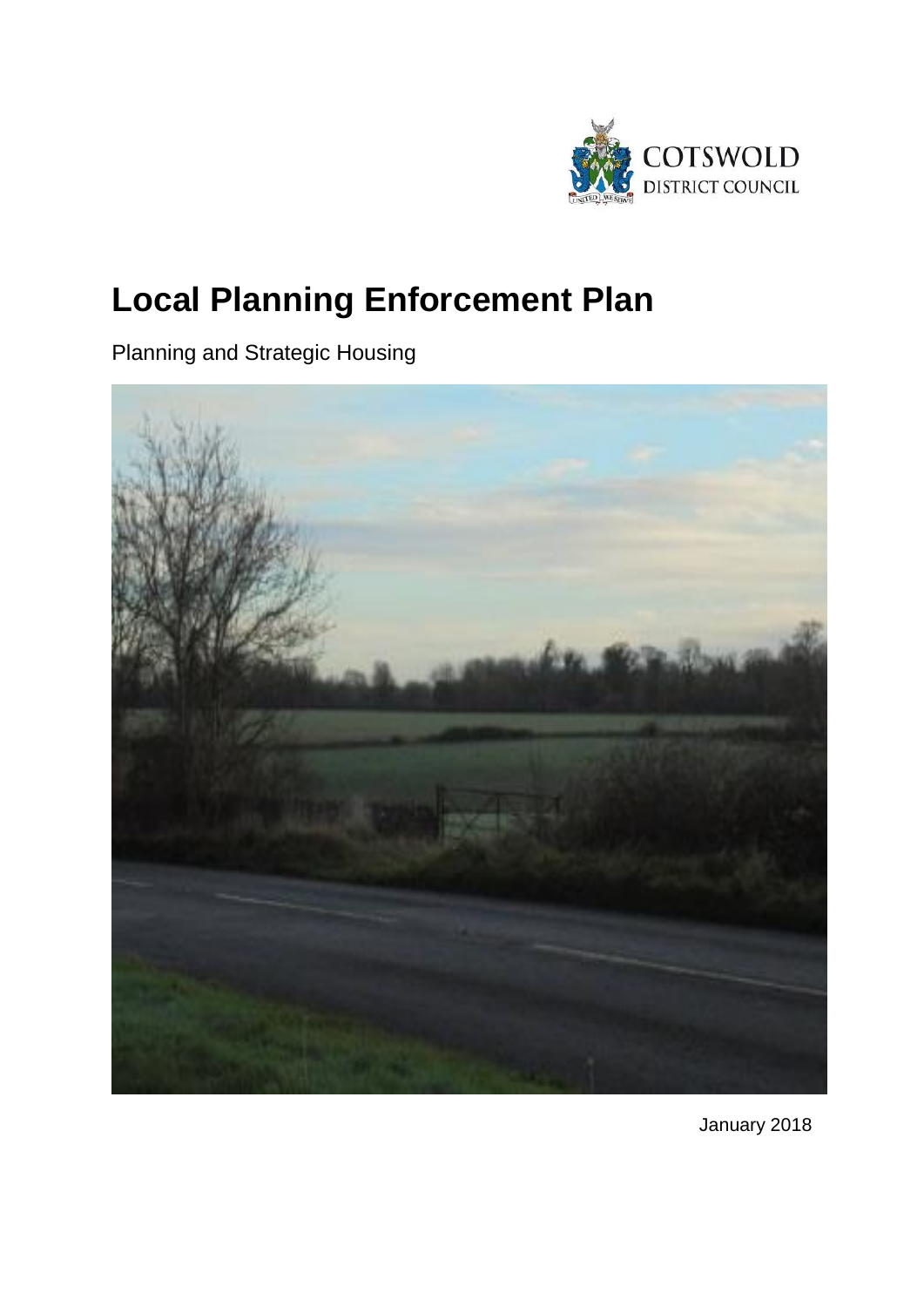# **Contents**

|                                                      | Page           |
|------------------------------------------------------|----------------|
| 1. Introduction                                      | 1              |
| 2. Key Aims                                          | $\overline{2}$ |
| 3. What is Planning Enforcement?                     | $\overline{2}$ |
| 4. What is a Breach of Planning Control?             | 3              |
| 5. Assessing a Suspected Breach of Planning Control  | $\overline{4}$ |
| 6. Enforcement Tools                                 | 7              |
| 7. Reporting a Suspected Breach of Planning Control  | 9              |
| 8. Prioritising Breaches, Timeframes and Performance | 10             |
| 9. Keeping Parties Informed, Feedback and Complaints | 12             |
| 10. Proactive Compliance                             | 12             |
| 11. Conclusion and Further Information               | 13             |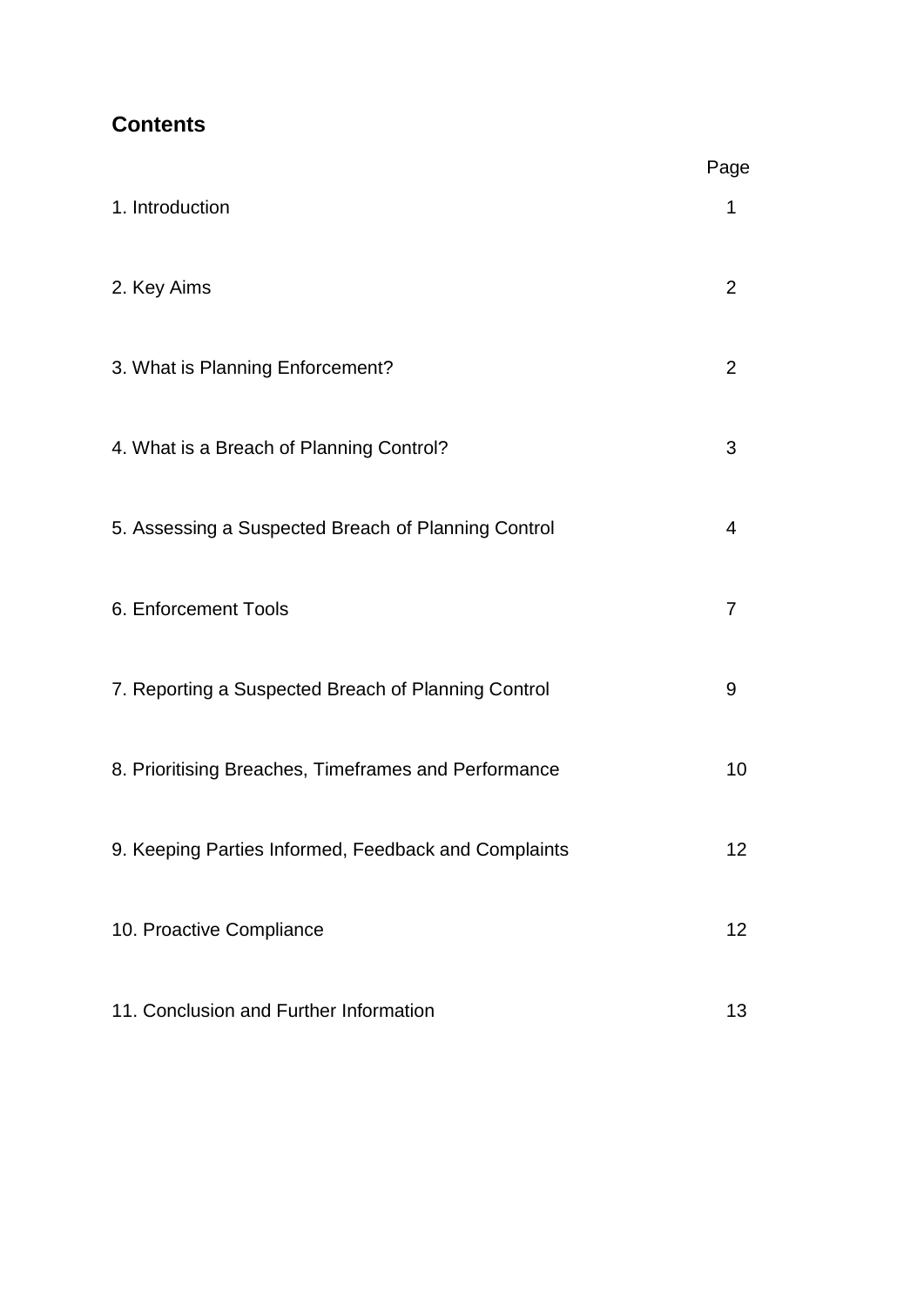## **1. Introduction**

1.1. Planning Enforcement is a vital function of the Council's overall planning strategy and service. It underpins the planning decisions and policies of the Council while helping protect the district's built and natural environments. In accordance with the Council's overarching Enforcement Plan, adopted in March 2015, [\(http://www.cotswold.gov.uk/media/1138682/Enforcement-policy-March-2015.pdf\)](http://www.cotswold.gov.uk/media/1138682/Enforcement-policy-March-2015.pdf) its approach to planning enforcement will be fair, effective and consistent.

1.2. Paragraph 207 of the National Planning Policy Framework (NPPF) sets out the importance of a proactive and proportionate planning enforcement regime. It recommends that Local Planning Authorities (LPAs) consider publishing a Local Enforcement Plan, setting out how it will monitor the implementation of planning permissions and investigate allegations of unauthorised development.

*"Effective enforcement is important as a means of maintaining public confidence in the planning system. Enforcement action is discretionary, and local planning authorities should act proportionately in responding to suspected breaches of planning control. Local planning authorities should consider publishing a local enforcement plan to manage enforcement proactively, in a way that is appropriate to their area. This should set out how they will monitor the implementation of planning permissions, investigate alleged cases of unauthorised development and take action where it is appropriate to do so."* (Paragraph 207, NPPF)

1.3. This Local Enforcement Plan sets out how the Council (as LPA) will respond to, investigate and address complaints of unauthorised development. It will confirm the general principles that lay behind its planning enforcement powers, what these are and when they can be used. It will explain how suspected breaches of planning control are categorised and the timeframes for their investigation. This plan has been reviewed by the Portfolio Holder.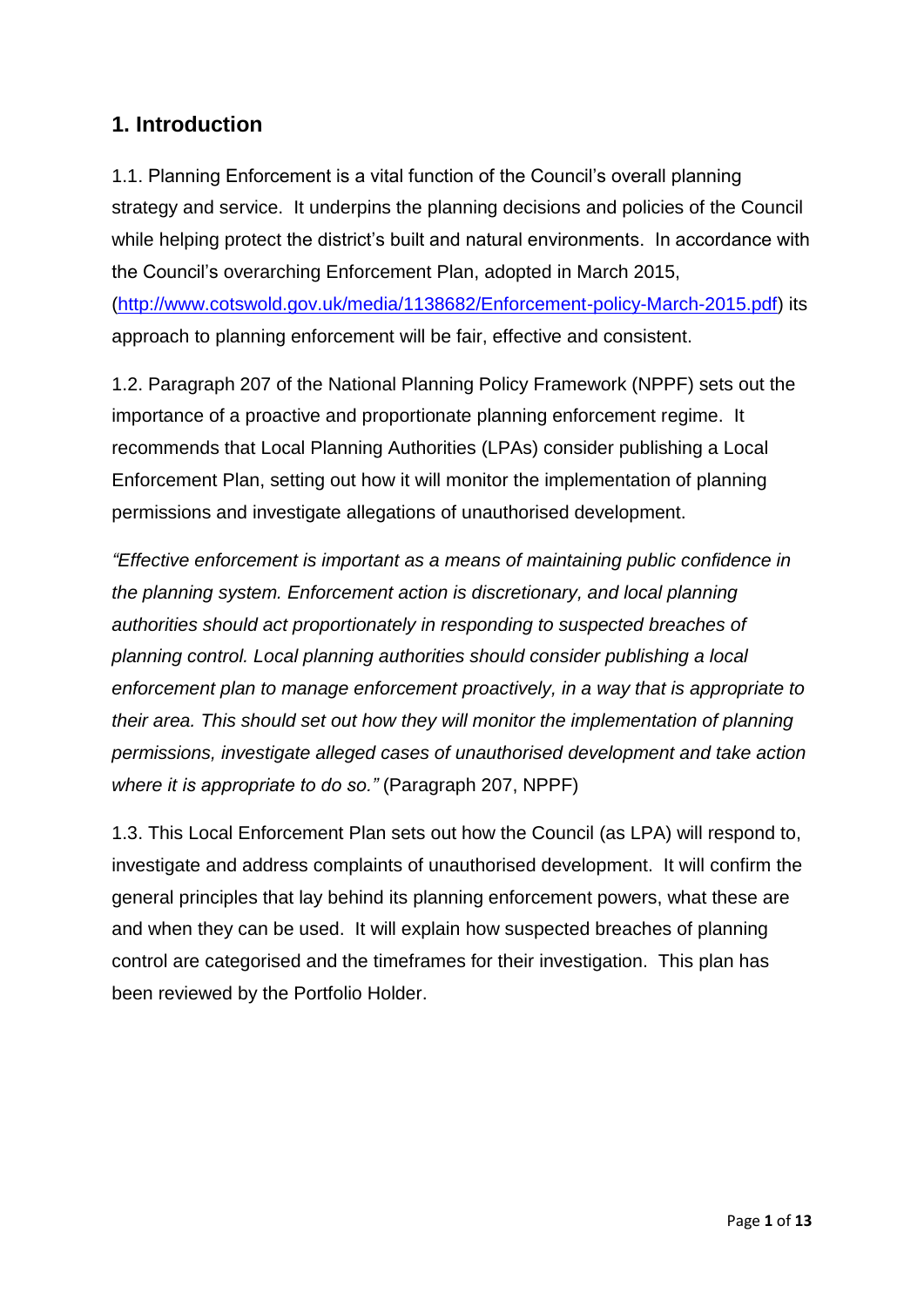## **2. Key Aims**

2.1. An effective planning enforcement service can help to maintain public confidence in the planning process and positively manage the impact of development. The Council aims to provide a planning enforcement service which: -

- is accessible, consistent, efficient, effective and fair
- works towards securing the strategic aims of the council

## **3. What is Planning Enforcement?**

3.1. Planning enforcement is a function of the planning system which gives LPAs the powers to address harmful impacts of unauthorised development. It is a complex area of planning and can appear to be slow moving.

3.2. Planning enforcement action is discretionary and serves a remedial purpose, meaning that action is taken to remove the harm caused by a breach of planning control. Formal enforcement action should not be taken simply to punish somebody who has carried out unauthorised development.

3.3. Planning enforcement is carried out in accordance with the powers of the relevant acts. These include the Town and Country Planning Act 1990, the Planning and Compensation Act 1991 and the Localism Act 2011. The Council will also consider relevant case law when exercising its planning enforcement powers.

3.4. When considering whether to take formal planning enforcement action the Council may be criticised if its decision is considered too hasty or unreasonable. Equally, the Local Government Ombudsman has the power to award compensation to injured parties if the Council fails to take action against clearly harmful breaches.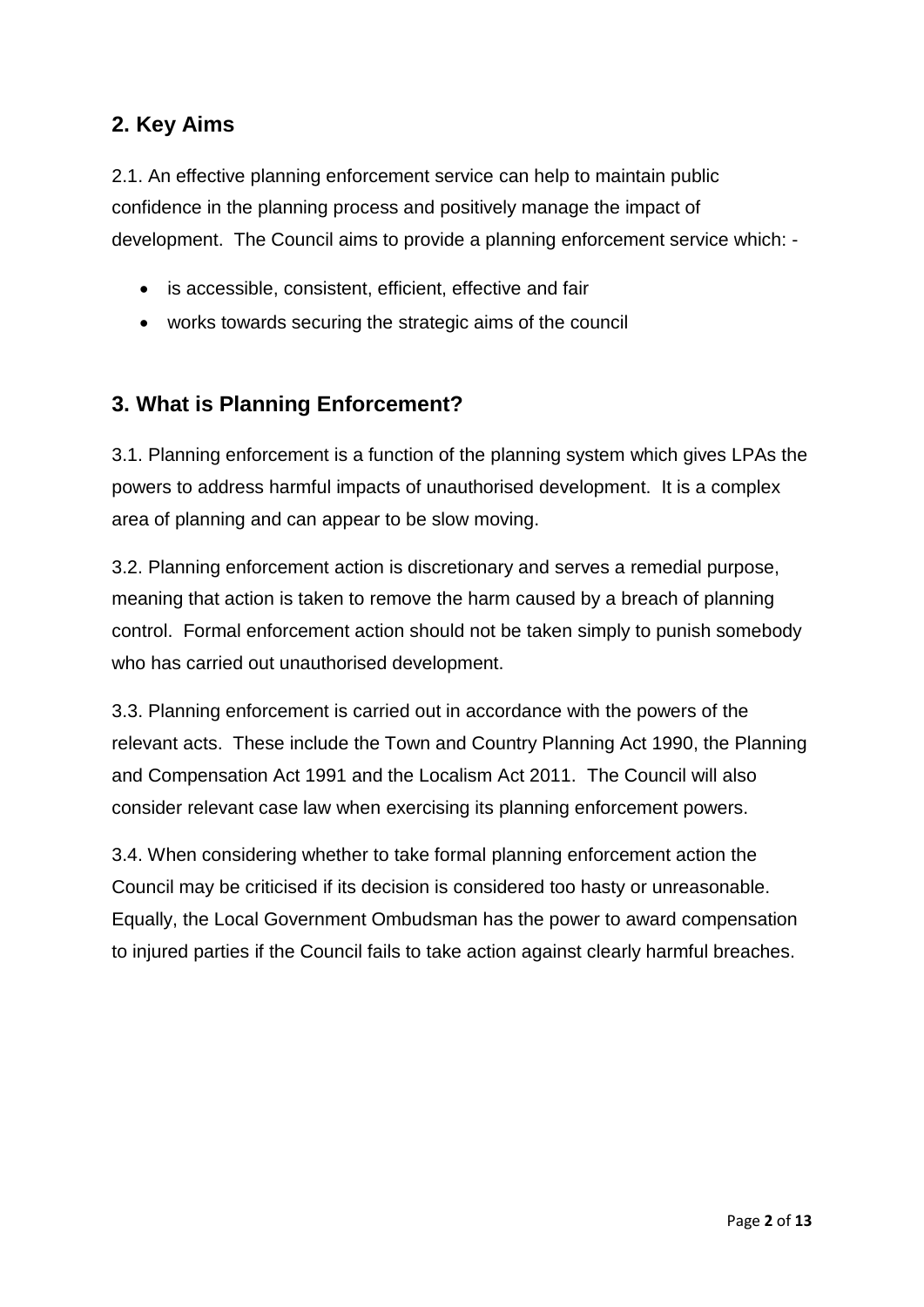# **4. What is a Breach of Planning Control?**

4.1. A breach of planning control can occur where one, or more, of the following has taken place (this list is not exhaustive):

- Building works are being carried out without the relevant approval
- Development is not being built in accordance with a planning permission
- Planning conditions are not being complied with
- Adverts are being displayed without consent
- The condition of land has become unacceptable (an eyesore)
- Works to a listed building are being carried out without the relevant consent
- Works to a protected tree are being carried out without the relevant consent

4.2. Most breaches of planning control are not illegal. Exceptions include unauthorised work to trees protected by a Tree Preservation Order or which are located in a Conservation Area. Unauthorised works to listed buildings/structures are also an offence.

4.3. Breaches of planning control become lawful (can no longer be enforced against) after a period of time has elapsed without action being taken against them. Broadly speaking, these periods are 4 years in relation to operational development, such as physical building works, and 10 years in the case of material changes of use to land and other breaches. There is, however, no time limit in relation to unauthorised works to listed buildings or structures. Further, in cases where there has been a deliberate concealment of a breach of planning control, the time period in which action could be taken may not commence until the breach has been positively identified by the council.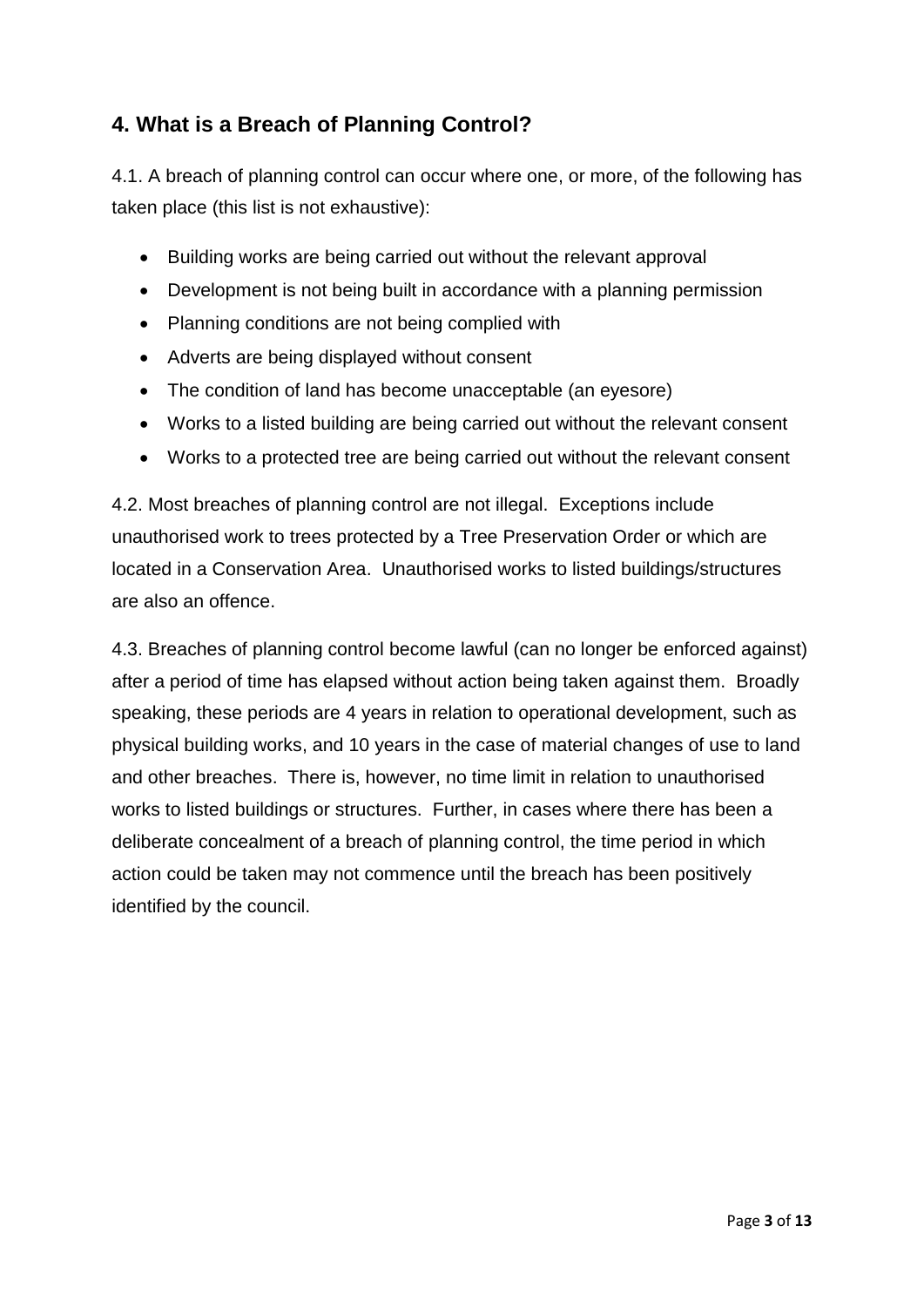# **5. Assessing a Suspected Breach of Planning Control**

5.1. Each report of an alleged breach of planning control will be assessed on its merits. Further, as planning enforcement is discretionary the Council is not required to take formal action against every breach that it identifies. This ensures that councils take a proportionate approach to enforcement in accordance with Paragraph 207 of the NPPF. In practice, this means that formal action will not be taken against unauthorised development that is acceptable in planning terms.

5.2. In assessing suspected breaches of planning control the Council will have regard to all relevant planning policies and other material considerations. The table below provides some examples of material and non-material considerations in respect of planning (enforcement) decisions (this is not exhaustive).

| <b>Material Consideration</b>       | <b>Not a Material Consideration</b>  |
|-------------------------------------|--------------------------------------|
| Overlooking and loss of privacy     | <b>Property values</b>               |
| Loss of light                       | The right to a view                  |
| Overshadowing                       | <b>Business Competition</b>          |
| Creating a sense of enclosure or    | <b>Restrictive Covenants</b>         |
| overbearing                         |                                      |
| Impact on the character of an area  | Matters covered by other legislation |
| Noise, Odour Pollution              | <b>Moral Objections</b>              |
| <b>Highway Safety</b>               | <b>Land Ownership</b>                |
| <b>Planning Policy and Guidance</b> |                                      |
| Design                              |                                      |
| <b>Effect on Listed Buildings</b>   |                                      |

Table 1: Material Considerations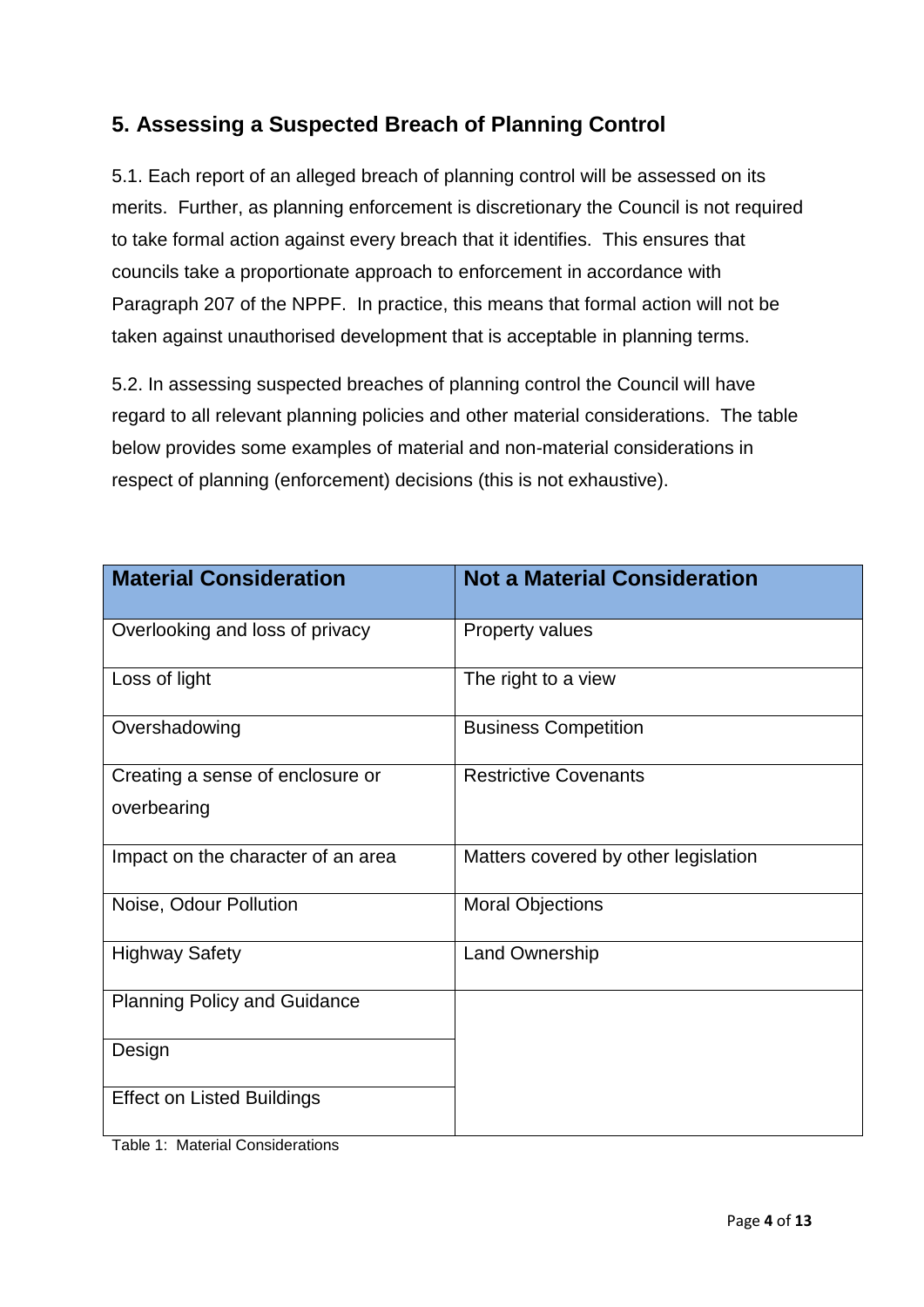5.3. When taking formal action the Council must be able to show demonstrable harm has occurred as a result of the breach planning control. It must also show that any action is proportionate and reasonable. The Council's decision is therefore based upon expediency, which is informed by a number of considerations that may include:

- Is the development contrary to national and/or local planning policy?
- Is the development acceptable in respect of all other material considerations?
- If an application was submitted for the development, prior to it being carried out, is it likely to have been supported / permitted?
- Is the breach causing harm to public amenity and/or safety?
- Would action be proportionate to the level of harm identified?
- Is action required now?

5.4. Where necessary the Planning Enforcement Team will liaise with colleagues in other Council departments, including Building Control, Council Tax and Environmental Regulation Services. This will happen where specialist knowledge or advice is required.

5.5. The Council's decisions in all planning enforcement matters will be made in accordance with its adopted scheme of delegation, which can be found at [http://www.cotswold.gov.uk/media/1570419/Scheme-of-delegation-Dec-2017A.pdf.](http://www.cotswold.gov.uk/media/1570419/Scheme-of-delegation-Dec-2017A.pdf) The Council will also keep a record of all the decisions that it makes.

5.6. The flow chart on the following page illustrates the general process that the Council will follow in all planning enforcement cases. Please note that this is a simplified process chart and that within each step a number of actions may be required. For example, the investigation stage may require seeking specialist advice from colleagues in other departments.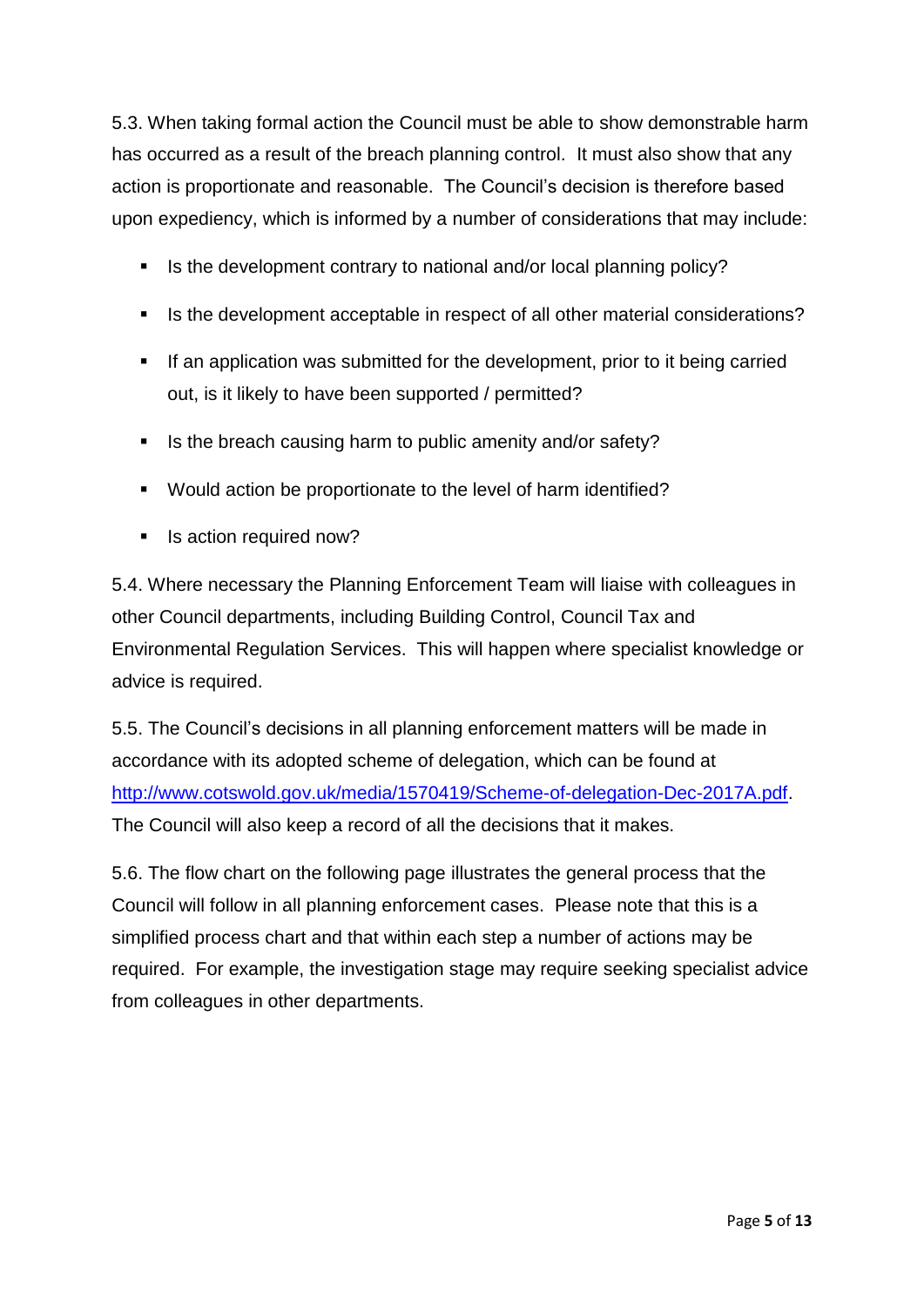

Figure 1: The Enforcement Process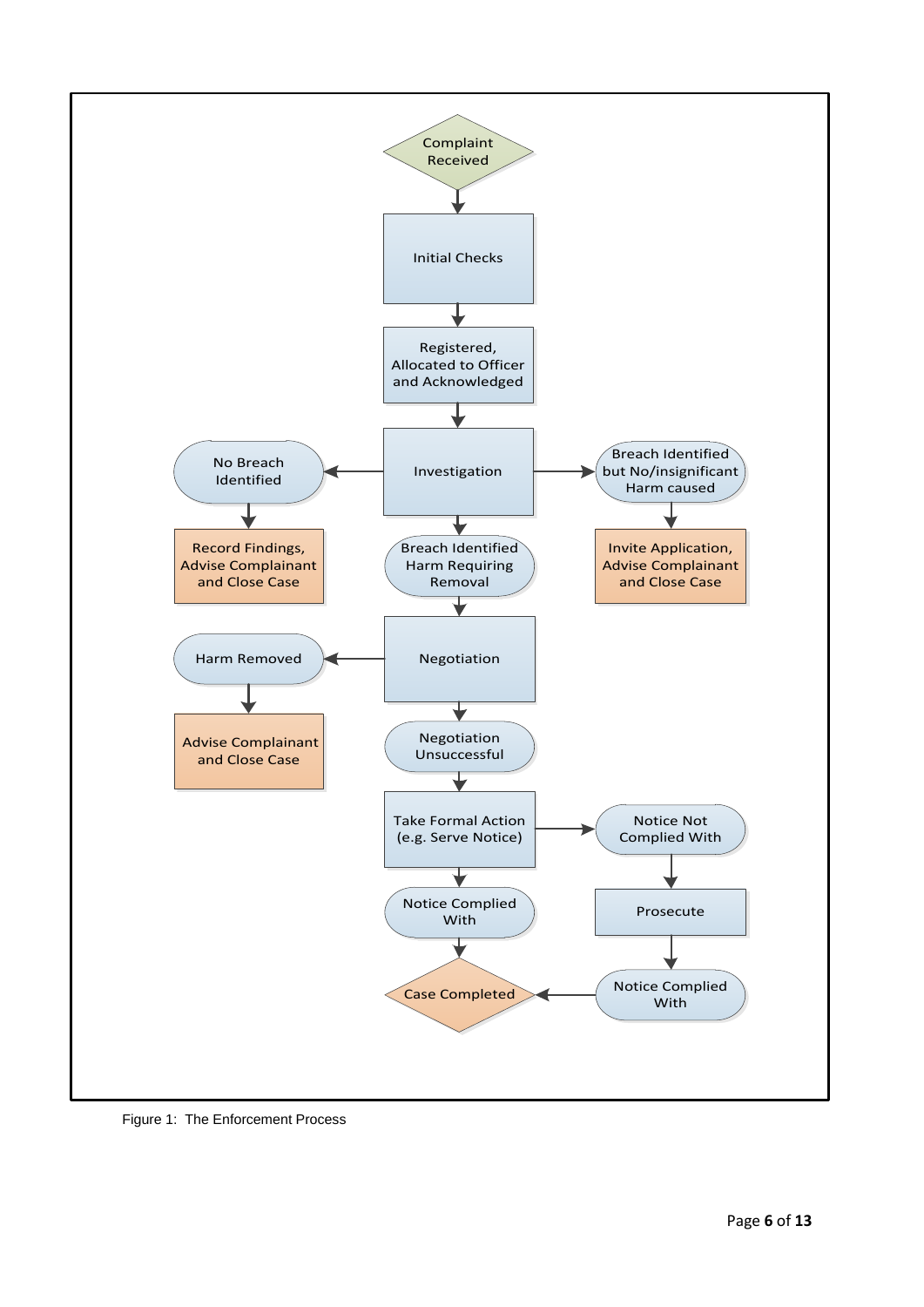## **6. Enforcement Tools**

6.1. In most cases the Council will seek to negotiate a solution where a breach of planning control has occurred and harm has been identified. Where a solution cannot be agreed there are a number of formal enforcement tools available. Some of these are set out below (this list is not exhaustive).

### **Planning Contravention Notice (PCN)**

6.2. This notice is used to gather information relating to an alleged breach of planning control. It is an offence if the recipient fails to provide, without good reason, the information requested.

#### **Enforcement Notice (EN)**

6.3. An EN may be issued in respect of unauthorised operational development and material changes of use. The notice will confirm the breach of planning control, what steps are required to remedy it and the timescale for that action to be carried out. It is an offence to fail to comply with an EN. Recipients can appeal an EN, during which time no further action can be taken until the appeal has been determined.

#### **Breach of Condition Notice (BCN)**

6.4 A BCN may be issued when a condition attached to a planning permission has not been complied with. The notice will set out the nature of the breach (what condition is being contravened), what steps are required to remedy it and the timescale for that action to be carried out. It is an offence to fail to comply with a BCN and there is no right of appeal.

#### **Stop Notices and Temporary Stop Notices**

6.5. Stop Notices can be issued to prohibit the activities that comprise the alleged breach of planning control. The notice can only be issued following the service of an EN. A recipient can challenge the notice and claim compensation.

Temporary Stop Notices do not require the prior service of an Enforcement Notice and take effect immediately.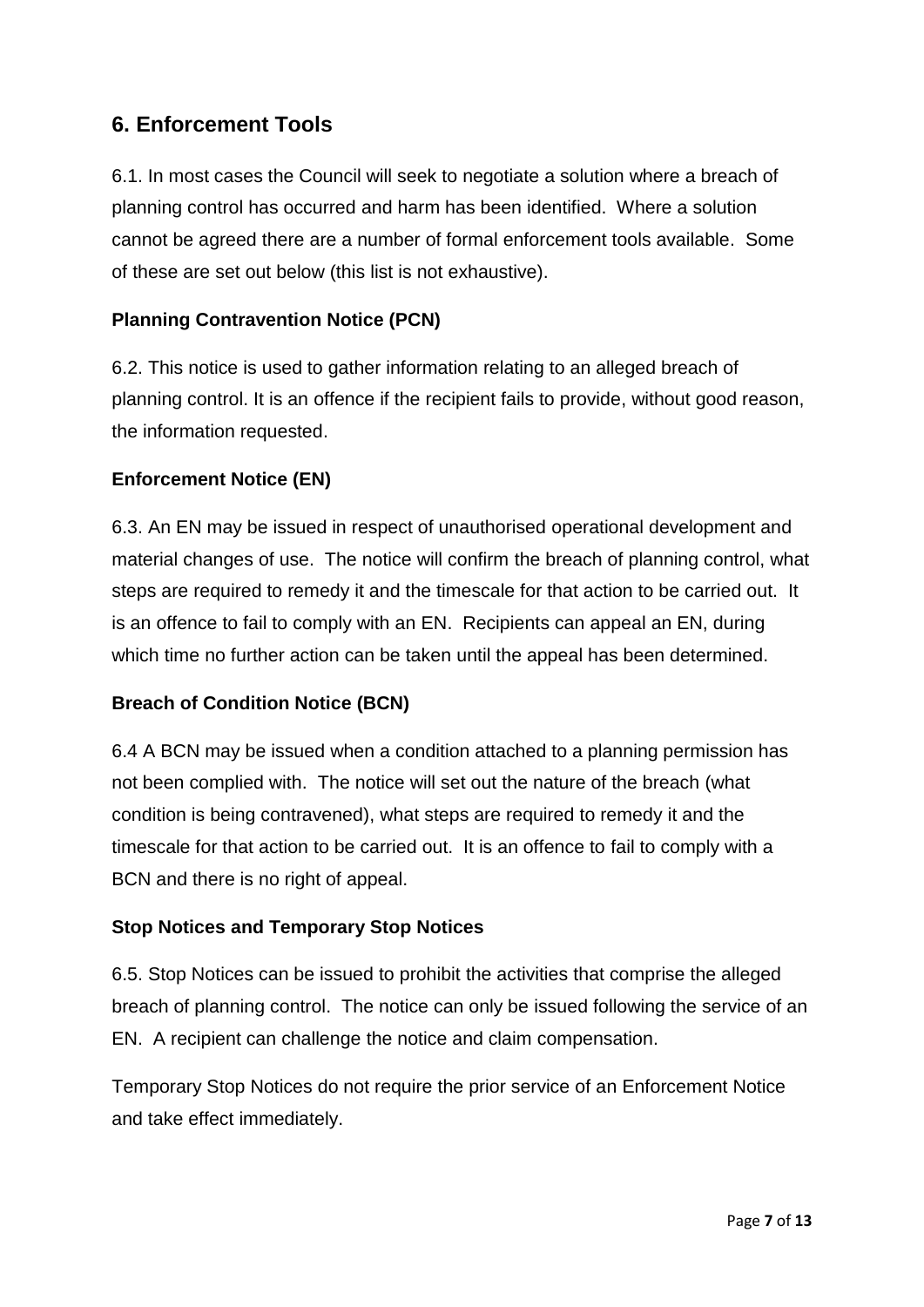#### **Section 215 Notices (S215)**

6.6. S215 Notices can be served where the state of land or buildings are considered to cause significant harm to the amenity of an area. The notice will set out the harm caused by the state of the land/building, the steps required to remedy that harm and the timescale for these to be carried out. It is an offence to fail to comply with a S215 Notice. Recipients have the right of appeal.

#### **Advertising**

6.7. The Council has various powers that it can exercise in respect of unauthorised advertisements.

#### **Prosecution**

6.8. Prosecution proceedings may be brought where unauthorised works have been undertaken to protected trees or listed buildings. Anyone failing to comply with formal (planning) notices served by the Council is also liable to prosecution. The Council's Legal Department is responsible for taking the matter to Court. Before doing so they must be satisfied that there is a realistic prospect of conviction and that pursuing such action is in the public interest.

#### **Inviting Applications**

6.9. In cases where a breach of planning control is assessed to be acceptable, the Council will invite a planning application to regularise the development. An application may also be invited in cases where a breach has occurred and any identified harm could be overcome by attaching conditions to a planning permission.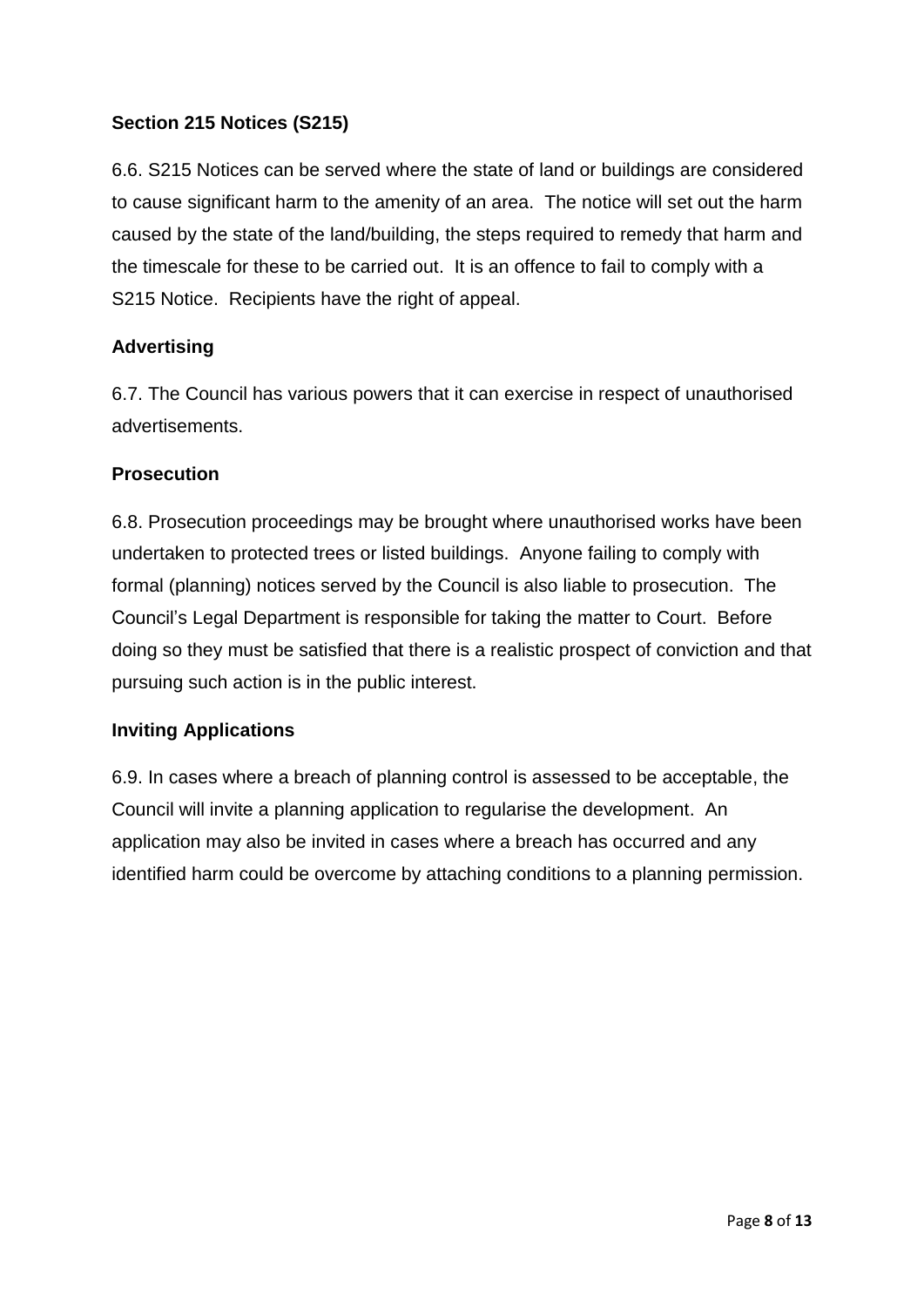# **7. Reporting a Suspected Breach of Planning Control**

7.1. You can report a suspected breach of planning control in a number of ways: -

**In person (or by letter) at:** The Council Offices, Trinity Road, Cirencester,

Gloucestershire, GL7 1PX

**By telephone**: 01286 623 000

**By e-mail**: [planning.mail@costwold.gov.uk](mailto:planning.mail@costwold.gov.uk)

**By completing the Council's on-line form:** [http://www.cotswold.gov.uk/residents/planning-building/planning/planning](http://www.cotswold.gov.uk/residents/planning-building/planning/planning-enforcement/)[enforcement/](http://www.cotswold.gov.uk/residents/planning-building/planning/planning-enforcement/)

**Via your local Ward Councillor:** (You can use the Ward Member Finder tool on our website at [http://www.cmis.cotswold.gov.uk/cmis5/Councillors.aspx\)](http://www.cmis.cotswold.gov.uk/cmis5/Councillors.aspx)

7.2. Before submitting a complaint there are some simple checks that you can carry out to consider if there is likely to be a breach of planning control:

- Check for existing planning consents at: [http://www.cotswold.gov.uk/residents/planning-building/planning/planning](http://www.cotswold.gov.uk/residents/planning-building/planning/planning-applications-register/)[applications-register/](http://www.cotswold.gov.uk/residents/planning-building/planning/planning-applications-register/)
- Check whether the development benefits from Permitted Development or is a permitted Change of Use at: [https://www.planningportal.co.uk/info/200125/do\\_you\\_need\\_permission](https://www.planningportal.co.uk/info/200125/do_you_need_permission)

7.3. The Council will take steps to keep complainant's details confidential and ensure that they are not shared with the individual(s) responsible for the alleged breach.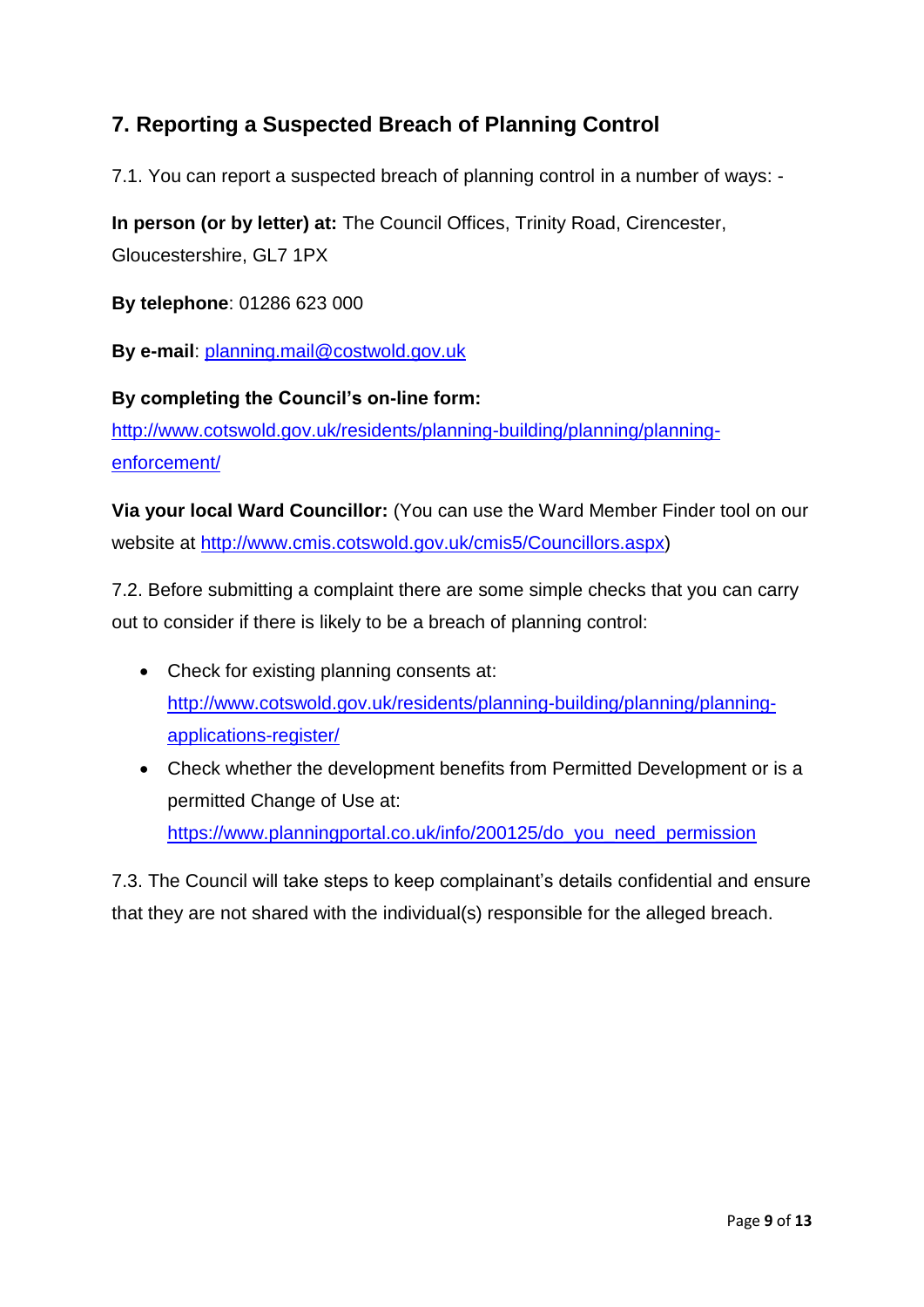## **8. Prioritising Breaches, Timeframes and Performance**

8.1. While the Council will treat each complaint seriously some require a greater degree of urgency in its response. The table below shows how the Council has categorised possible breaches so that it can respond appropriately to complaints.

| <b>Category</b> | Type of reported breach                                                                         |  |  |  |  |
|-----------------|-------------------------------------------------------------------------------------------------|--|--|--|--|
| <b>High</b>     | Works to listed buildings or structures                                                         |  |  |  |  |
|                 | Works to trees in conservation areas or protected by a tree                                     |  |  |  |  |
|                 | preservation order                                                                              |  |  |  |  |
|                 | Works that would undermine one of the Council's strategic priorities;                           |  |  |  |  |
|                 | e.g. flood resilience<br>Work being carried out in contravention of enforcement or stop notices |  |  |  |  |
|                 |                                                                                                 |  |  |  |  |
|                 | Work which may lead to substantial and/or permanent damage to a                                 |  |  |  |  |
|                 | Site of Special Scientific Interest or other sites of known wildlife                            |  |  |  |  |
|                 | significance and important archaeological areas                                                 |  |  |  |  |
|                 | Work likely to cause serious and/or permanent harm to the amenity of                            |  |  |  |  |
|                 | an area or endanger the well-being of people                                                    |  |  |  |  |
| <b>Medium</b>   | Breaches of planning conditions where that condition is designed to                             |  |  |  |  |
|                 | protect residential amenity or other significant considerations but the                         |  |  |  |  |
|                 | breach is not likely to endanger the well-being of people                                       |  |  |  |  |
|                 | Unauthorised development where the time limit for taking formal action                          |  |  |  |  |
|                 | will expire within the next 6 months                                                            |  |  |  |  |
|                 | Complaints regarding untidy land                                                                |  |  |  |  |
| Low             | Small scale/minor development, such as unauthorised advertisements,                             |  |  |  |  |
|                 | minor departures from approved plans and small scale domestic                                   |  |  |  |  |
|                 | alterations, including extensions and the erection of fences                                    |  |  |  |  |

Table 2: Categorisation of breaches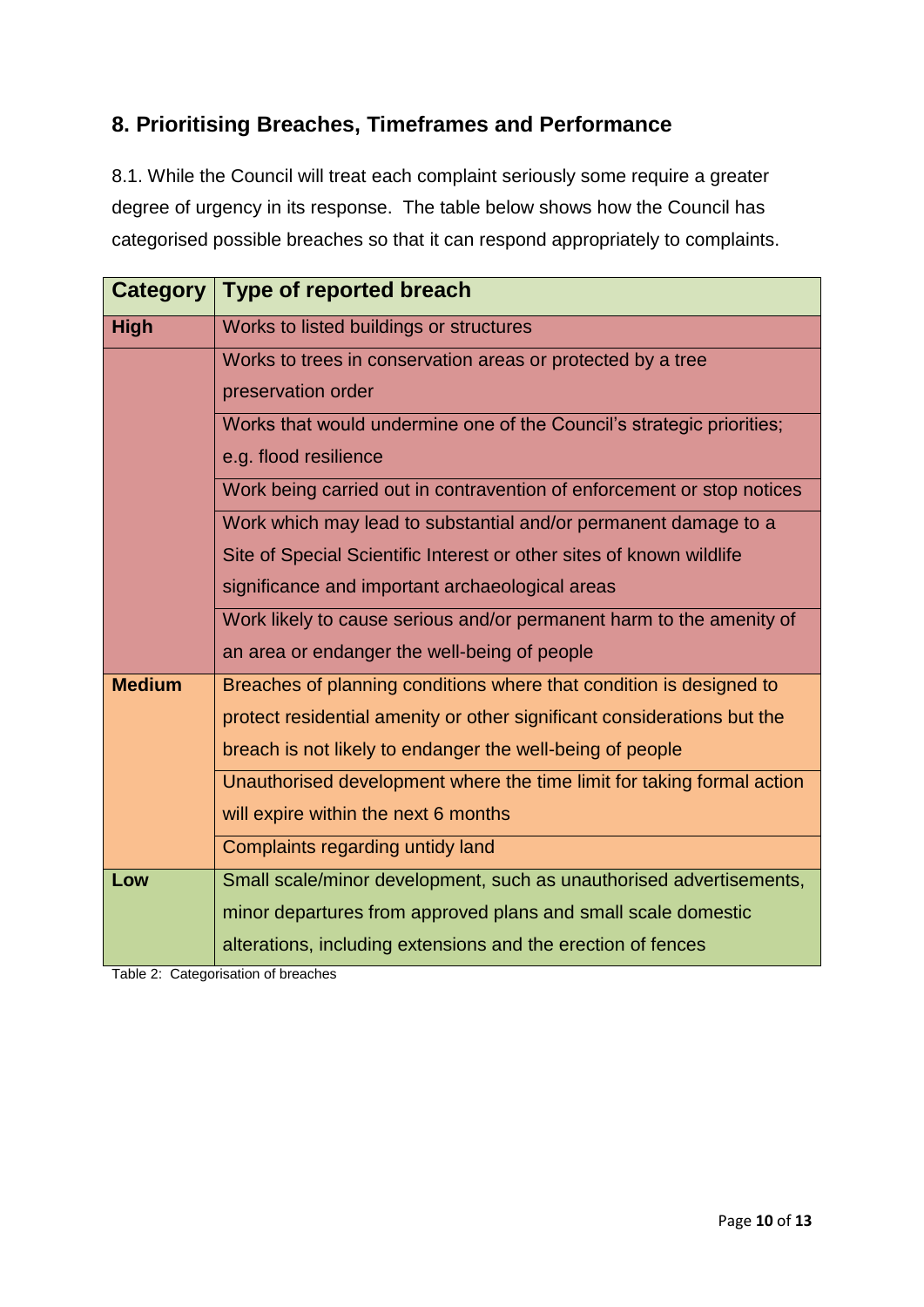8.2. To ensure that the Council responds within an appropriate time frame it will aim to investigate complaints in accordance with the service levels below.

| <b>Stage</b>        | <b>High Priority</b>    | <b>Medium</b>     | <b>Low Priority</b> |
|---------------------|-------------------------|-------------------|---------------------|
|                     |                         | <b>Priority</b>   |                     |
| Register case,      | Immediate               | Within 5 working  | Within 10 working   |
| allocate to officer |                         | days              | days                |
| and acknowledge     |                         |                   |                     |
| Site Visit (if      | As soon as possible but | Within 15 working | Within 20 working   |
| necessary)          | within 24 hours         | days              | days                |
|                     | (excluding weekends)    |                   |                     |
| Provide Initial     | As soon as possible but | Within 15 working | Within 20 working   |
| Assessment to       | within 24 hours         | days              | days                |
| Complainant         | (excluding weekends)    |                   |                     |
| Commence formal     | As soon as              | Within 12 weeks   | Within 20 weeks     |
| action, where       | necessary/appropriate   |                   |                     |
| necessary, or close |                         |                   |                     |
| case                |                         |                   |                     |

Table 3: Timeframes

8.3. At times the priority allocated to a case may change. This is because it is not always clear when a complaint is made which of the categories is most relevant. Where the timeframe for taking action or closing a case exceeds the above, for example, negotiations are entered into the Council will advise the complainant.

8.4. From time to time the Council will experience spikes in workload when it receives more complaints than it does normally. Staff absences and other factors can also affect how it delivers the planning enforcement function. At these times the Council will need to concentrate its resources on high priority cases.

8.5. There are no Government targets for how Council's respond to planning enforcement complaints. The Council will therefore measure its performance against the targets set out on the following page.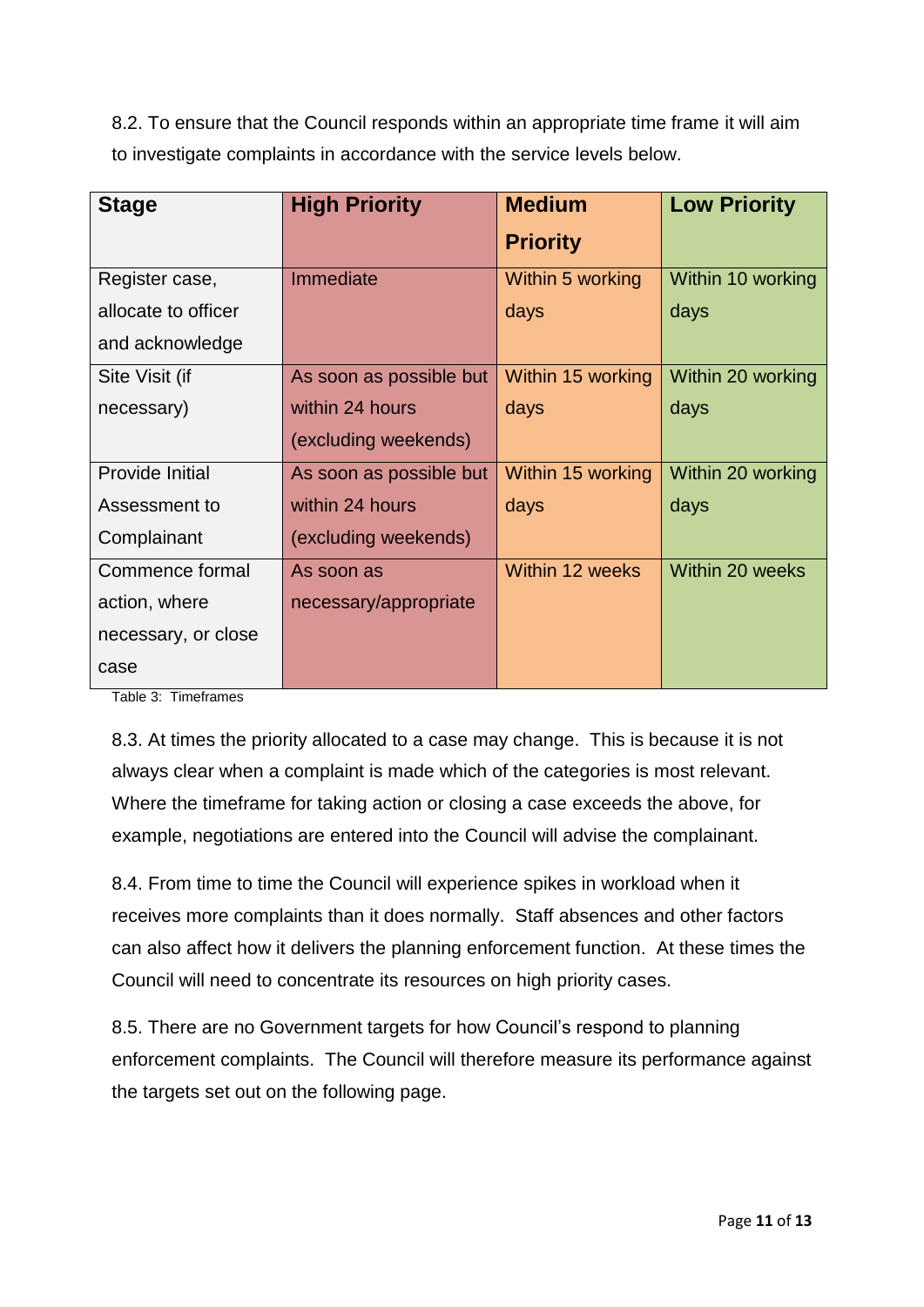#### **Targets**

- 90% of all cases acknowledged within target
- 85% of all cases visited within target
- 85% of all cases where no breach of planning control is identified closed within 20 working days
- 80% of appeals against notices served by the Council successfully defended

Figure 2: Targets

## **9. Keeping Parties Informed, Feedback and Complaints**

9.1. The Council will acknowledge complaints in accordance with the service levels set out in this plan. Thereafter, it will update complainants on the progress of its investigation on a case by case basis. As a minimum the Council will advise complainants of all key decisions that it takes such as recommending formal enforcement action or closing a case.

9.2. When corresponding with parties suspected of carrying out breaches of planning control the Council will explain the nature of the complaint. Throughout the course of its investigation the Council will, where necessary, establish clear timeframes and explain the possible consequences if these are not met.

9.3. Complaints about the planning enforcement service will be considered in accordance with the Council's Corporate Complaints Procedure, details of which can be found at [http://www.cotswold.gov.uk/about-the-council/having-your](http://www.cotswold.gov.uk/about-the-council/having-your-say/comments,-complaints-compliments/)[say/comments,-complaints-compliments/.](http://www.cotswold.gov.uk/about-the-council/having-your-say/comments,-complaints-compliments/) General feedback and comments about the service may also be made here.

## **10. Proactive Compliance**

10.1. Paragraph 207 of the NPPF requires councils to *'set out how they will monitor the implementation of planning permissions'.* The Council will explore how this area of work may be facilitated.